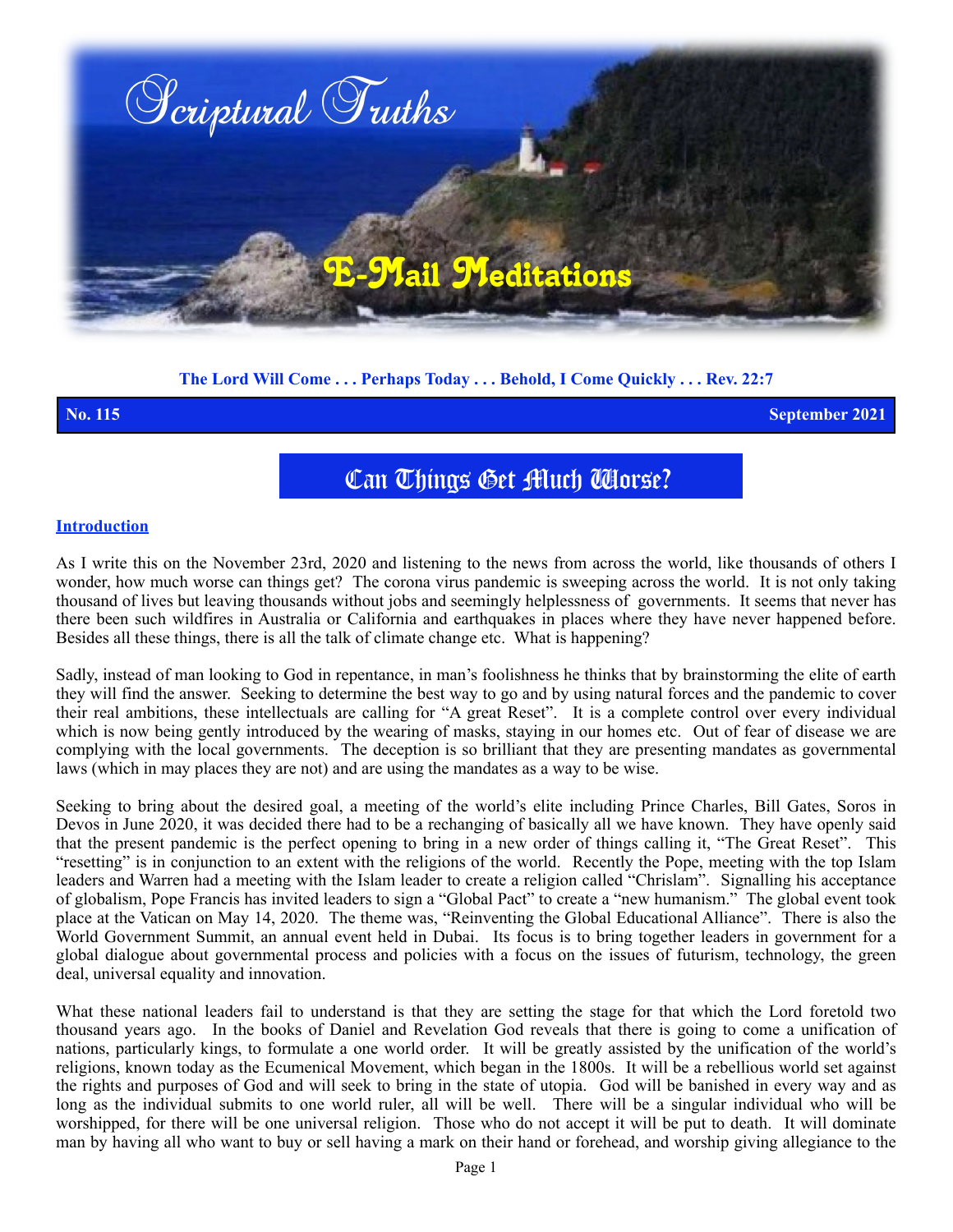Antichrist who will declare that he is God! There is coming a world of Islamic-Catholism-paganism religion and a communistic-socialist universe.

On February 4th, 2020 President Trump in the state of the union address said, "We will never let socialism destroy American healthcare . . . Socialism destroys nations". Who would have thought that less than one year later socialism would be getting ready to be in the White House? The scriptures inform us that behind the scenes are Satanic beings, fallen angels, demons, emissaries of Satan who have blinded humanity and are doing all they can to annihilate God from every facet of life. David wrote about this very thing in Psalm 2 some 2800 years ago, "Why do the heathen rage, and the people imagine a vain thing? The kings of the earth set themselves, and the rulers take counsel together, against the LORD, and against his anointed, saying, Let us break their bands asunder, and cast away their cords from us" (Psa. 2:2-3). Poor pathetic man, six foot of dust lifts his puny fist against the almighty, and God just laughs, and sees them as pathetic little nothings. David wrote ,"He that sitteth in the heavens shall laugh: the Lord shall have them in derision. Then shall he speak unto them in his wrath, and vex them in his sore displeasure" (Psa. 2:4-5).

#### **Things will not get better but worse**

Let the matter be perfectly clear, things in the earthly realm are not as bad as they will get. The Scriptures inform us that as was in the Days of Noah, so it will be before the Lord comes in judgment on this wicked godless world. What we are seeing is a fast flowing river of moral and rebellious corruption in flood stage, surging over all that appears righteous, holy and Godly. One placard had on it recently, "If Jesus comes today we will kill him again". I saw a bumper sticker saying, "Saving souls for Satan since 1979". Anyone who would carry this placard, or would have this on their car, certainly is heading for eternal damnation. How bad are things today?

Due to living in a very localized world with a limited recollection, we do not see things in the long duration. Satan does not do things quickly but in tiny incremental steps that are almost unnoticed until it is too late. Then we wonder how did this happen? Like the story of the frog in the water, the water was cold to begin with and very slowly is heated until boiling point, but the frog just sits there, it had not noticed the increasing heat. The masses of humanity do not see what is happening.

If anyone wants to see how much worse things will get, then read the following and ask oneself, "Is this not happening today?" Consider the push against eating animal foods. Unwittingly, people are setting the stage, having become vegans, and its availability in fast food stores. Do the scriptures tell of this happening? Read the following and consider the last clause, "Now the Spirit speaketh expressly, that in the latter times some shall depart from the faith, giving heed to seducing spirits, and doctrines of devils; Speaking lies in hypocrisy; having their conscience seared with a hot iron; Forbidding to marry, and commanding to abstain from meats" (1 Tim. 4:1-4). Or, consider each clause of the next scripture, "This know also, that in the last days perilous times shall come. For men shall be lovers of their own selves, covetous, boasters, proud, blasphemers, disobedient to parents, unthankful, unholy, without natural affection, truce breakers, false accusers, incontinent, fierce, despisers of those that are good, Traitors, heady, high-minded, lovers of pleasures more than lovers of God; Having a form of godliness, but denying the power thereof" (2 Tim. 3:1-5).

Anyone with eyes can see that is the moral condition of today. In the "Mail Online" there was the following headline: "Holland allows doctors to secretly sedate euthanasia patients who have dementia with sleeping pills to stop them becoming violent before lethal injections. The Dutch government has introduced new rules which will allow doctors to spike the drinks of patients with sleeping pills ahead of administering euthanasia drugs. The rules are intended to prevent patients from becoming violent ahead of their planned deaths." We "oldies" are a drain on society, and if an individual is in such a state that there is no hope of recovery, they, like an animal, have outlived their usefulness, therefore euthanasia is the answer. A polite way of saying, "murder, kill, eradicate them". But why should this astound us? Do they not slaughter little babies every day? Again, it is given a polite term "Abortion, the woman's choice, an induced miscarriage, planned parenthood", but it is, in plain English, barbaric murder. If an individual was to take a pup about to be born and rip it apart limb from limb, there would be an outcry from society. Yet, according to the received figures, there are 83 abortions every minute. One little baby in being killed universally every four-seconds. What does God think when a country endorses the murder of the most innocent? Will He not judge for that?

Savagery is out of all comprehension. I recall in Belfast in 1955 there was the murder of Sammy Stranix. It shocked the North of Ireland and was a major topic of discussion for a long time. It was so dreadful because human life was sacred. Now there is scarcely a movie in which there is not rape, violence, horror, and viciousness. Where will it end? All one needs to do is see the brutal fighting inside the octagon when men or women seek to beat the other to a state of helplessness.

Let all who read and understand this, God has revealed that things will get a lot worse from three fronts.